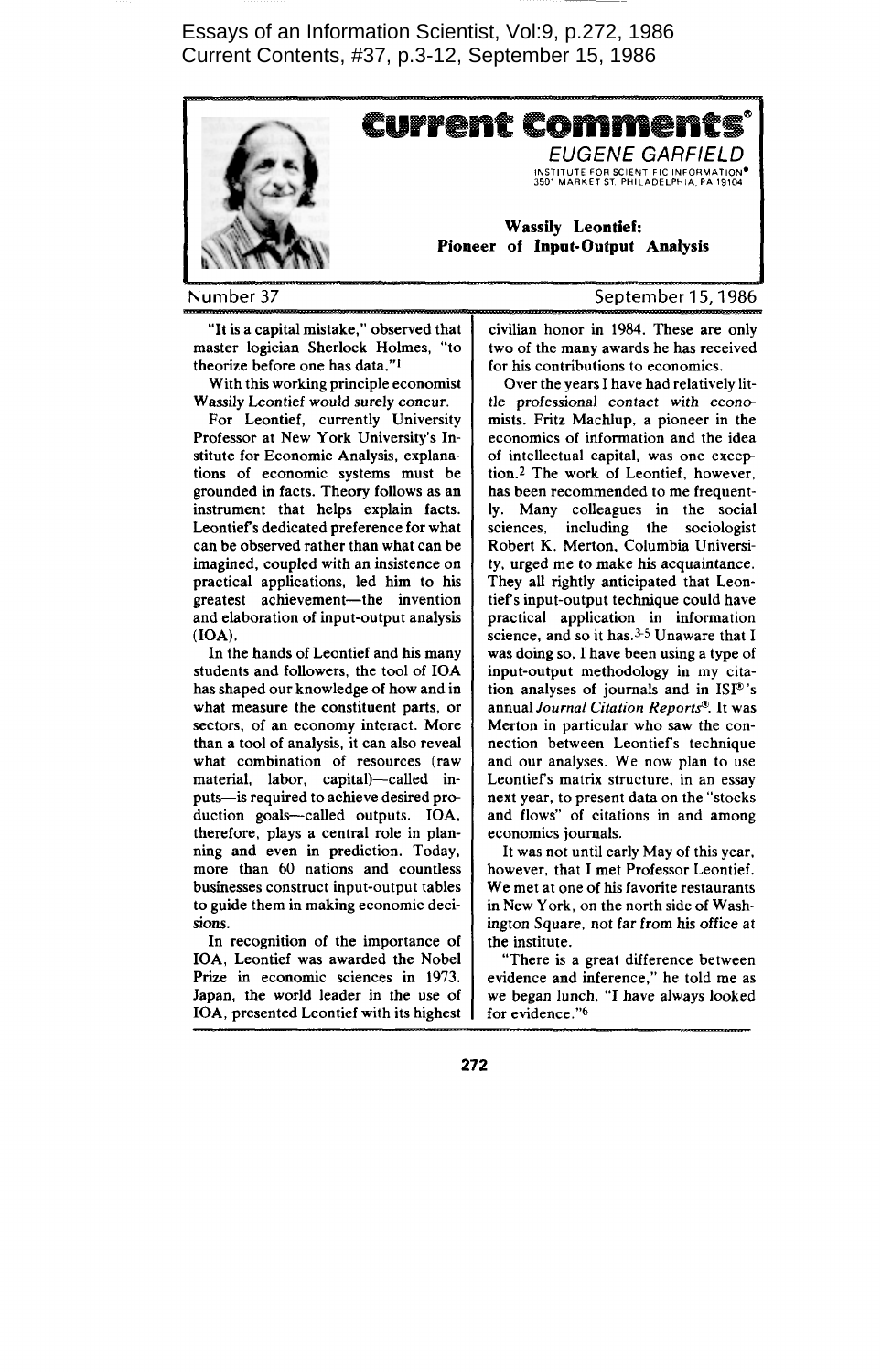

*WossilyLeontiej*

#### **Early Yenrs, Travels, Adventures**

Wassily Leontief was born in Leningrad (then St. Petersburg) on August 5, 1906. His father was a professor of labor economics at the University of St. Petersburg. His grandfather owned a successful textile mill in the city.

In 1921 Leontief entered the University of Leningrad and read the classics of political economics, while all around him the Russian Revolution was radically transforming the economics and politics of the country. As a noncommunist socialist (a Menshevik), he often and bluntly criticized the new regime, and for this he was often jailed. "Some time in prison, some time at the University—it was a good education," he has remarked. $7$  (p. 85)

Despite these troubles with the authorities, Leontief was graduated from the University of Leningrad in 1925. Within six months he departed the Soviet Union for the University of Berlin, where he studied for his PhD in economics. Leontief published his first article, "The balance of the economy of Russia: a methodological investigation," in  $1925;$ <sup>8</sup> it, and his 1928 doctoral thesis, *The Economy as a CircularFlo w,~*anticipated his invention of IOA. Degree in

hand, Leontief, then 22, joined the Institute for World Economics at the University of Kiel, where he was engaged in research on problems of supply and demand.

Adventure intervened. Leontief spent the year 1929 in China as an economic consultant to the Ministry of Railroads. He organized an aerial survey to gather data on agricultural production. This information **showed** the Chinese **government where to build new rail lines. In an interview with Leonard Silk, Leontief** recalled:

**I rode on trains that came under fire from bandhs; I remember lying down** *on* **the** *floor.* **There was fighting** *in* **the** north with **the** Russians. **The Russian planes bombed the Chinese with watermelons. They threw watermelons down on them. This was an idyllic world, you see. 10**

In 1930 Leontief returned to the institute in Kiel, but he was not to remain there long. His publications, including two articles describing his thesis work, <sup>11, 12</sup> attracted attention in the US. In 1931 Leontief accepted an offer of employment from the National Bureau of Economic Research in New York, an outstanding research institution organized by Wesley C. Mitchell. A lecture by Leontief at Harvard University some few months later brought yet another offer, with further support for his own research project—a quantitative investigation of intersectoral flows in the US economy. He accepted and began his 44-year tenure as a member of the Harvard faculty.

### What Is**Input-Output Anaiysfs?**

Leontief published the first input-output table 50 years ago.<sup>13</sup> He began this work shortly after assuming his new post at Harvard, but it was a difficult undertaking, and Leontief and his assistant needed nearly four years to complete their work.

An input-output table is a model of the interindustry relationships in an

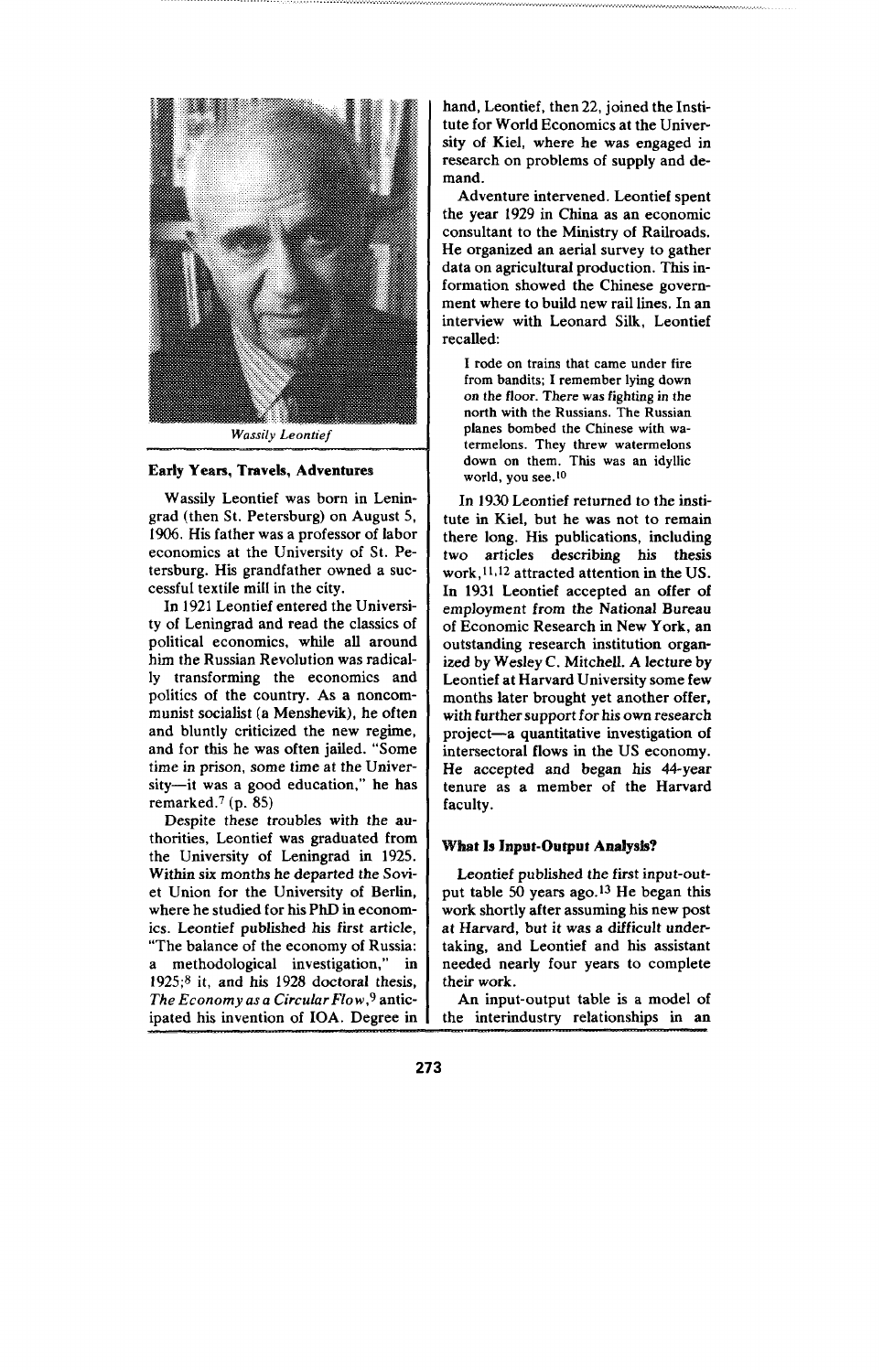economy. 14The structure of the table is a matrix that lists economic sectors, in the same sequence, both vertically and horizontally. On the left-hand side of the table, each row is preceded by the name of a sector; the numbers appearing to the right show where and in what quantity the sector's output is dispersed. Across the top of the table, each column is headed by a sector's name; the numbers appearing below the column heading show whence and in what quantity that sector derives its inputs. Thus, any sector can be analyzed in terms of the direction and amount of its production or the origin and amount of its intake.

A greatly simplified example of an input-output table appears in Figure 1. In this example, the economy is defined in terms of three sectors: agriculture, manufacturing, and households. (Actual input-output tables are drawn up with hundreds of sectors—the more sectors, the more detailed the analysis or projection.) The numbers in the table are given in units of currency (here it is dollars) but could also be expressed as actual units—for example, tons of steel or kilowatt hours of electricity. In Figure 1, of the \$200 output of the agricultural sector, \$50 is the intermediate output that flows back into and is consumed by the agricultural sector, \$40 flows to manufacturing, and \$110 flows to the household sector. On the input side, the manufacturing sector, for example, takes in \$40 from the agricultural sector, \$30 from its own sector, and \$180 from the household sector (a total input of \$250) to produce its total output of \$250. From these actual numbers Leontief derives coefficients, or ratios, of the quantitative relationship of one sector to another. The coefficients are fixed by the current technology; by using these coefficients, it is possible to project how changes in input or output of individual sectors will affect all other sectors because of the strict proportionality assumption for input-output relationships. As technology changes, coefficients change also. 15

**Figure 1:** Example of an input-output table (in dollars).

| Into          | ector I.<br><sup>Strout</sup> line |                  |          | andonia |
|---------------|------------------------------------|------------------|----------|---------|
| From          |                                    | <b>SCOT CRIM</b> | iccior 3 | Ì       |
| Sector 1:     |                                    |                  |          |         |
| Agriculture   | 50                                 | 40               | 110      | 200     |
| Sector 2:     |                                    |                  |          |         |
| Manufacturing | 70                                 | 30               | 150      | 250     |
| Sector 3:     |                                    |                  |          |         |
| Households    | 80                                 | 180              | 40       | 300     |
| Total input   | 200                                | 250              | 300      |         |

(From "Input-Output Analysis" by Wassily Leontief. In *Inter-*<br>*national Encyclopedia of the Social Sciences*, David L. Sills,<br>editor. Volume 7, p. 346. Copyright <sup>©</sup> 1968 by Crowell Collier and Macmillan, Inc. Reprinted by permission of the publisher.)

In a recent address before the US Census Bureau Conference in Washington, DC, Leontief used a familiar metaphor to describe the special ability of IOA to bring together micro- and macroeconomics:

**It has often been said that in economics one must make a choice between detailed description of individual trees or aggregative description of the entire forest. Input-output analysis is an application of the modern systems approach that permits us to describe the forest in terms of individual trees. It provides the means for observing and analyzing simultaneously the quantitative relationships between hundreds and even thousands of variables while preserving throughout all the operations the identity, the name and address, of each of them. lb**

**The numbers for Leontiefs first table, with 42 sectors, were drawn from the 1919 US Census of Manufactures (the 1929** census was not yet available when the project was begun in  $1932$ ). <sup>13</sup> None knew better than Leontief the many refinements needed for future input-output tables; nonetheless, the achievement must have been satisfying: he had united hard data—real numbers-with a theoretical structure and simultaneously drawn the "big picture."

The idea of constructing a network of interindustry flows came to Leontief early. As a student he had pored over the classics of political economics in Rus-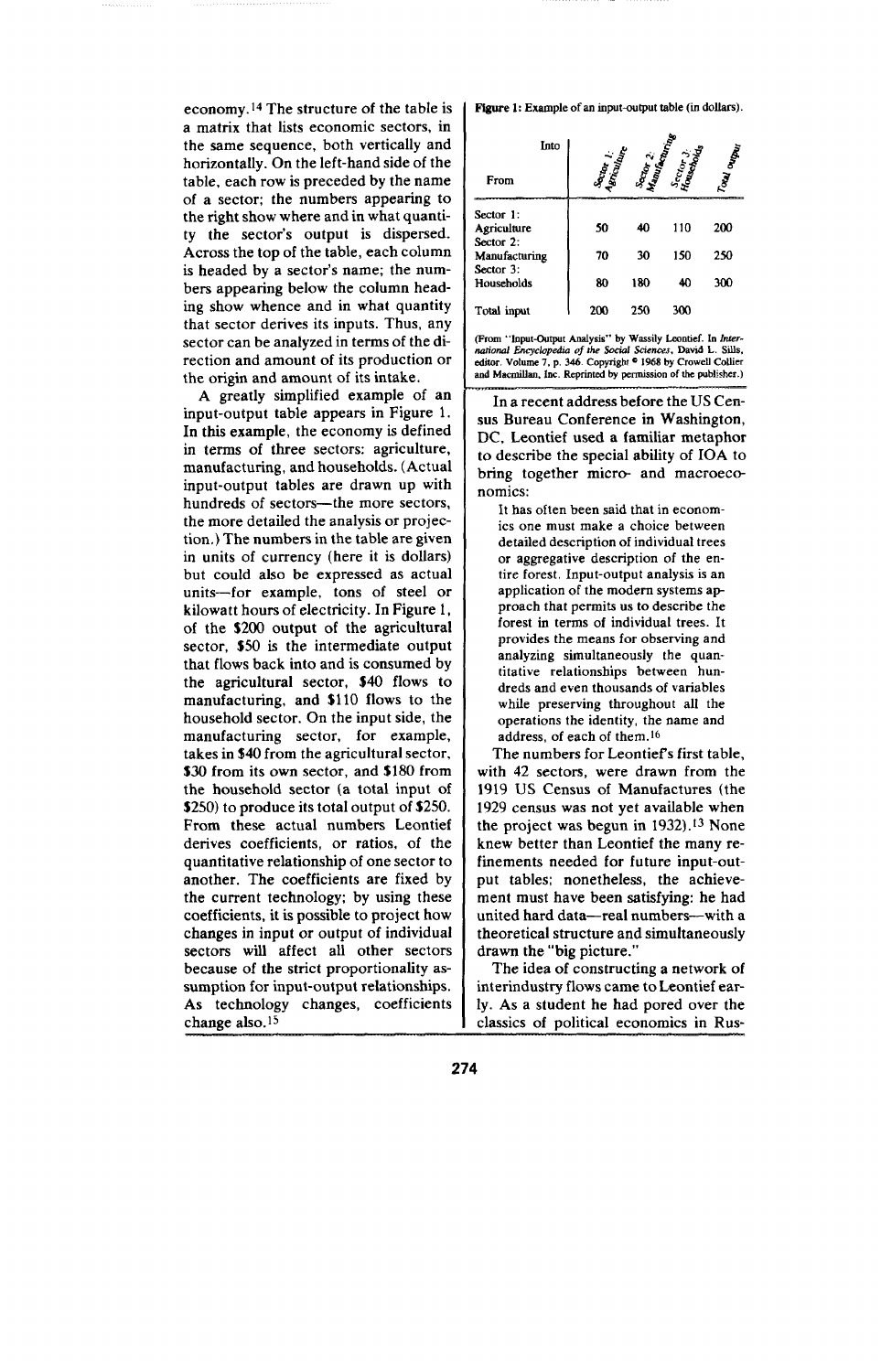sian, French, and German. However, he acknowledges a special debt at the beginning of his input-output article, 13 and throughout many of his publications, to the physician-tumed-economist Fran~ois Quesnay and his *Tableau Il?conomique (1758).17* Quesnay, a leader of Physiocratic thought, divided the French economy into three sectors (farmers, manufacturers, and landowners) and demonstrated how the production of farmers (whom the Physiocrats saw as the source of all wealth) was distributed among themselves and the other two groups in a circular flow.

Another source of inspiration was Léon Walras and his description by sophisticated equations of an economy in general equilibrium, in which a balance is struck between supply and de**mand. 18**Robert Dorfman, Harvard University, observes that Leontief simplified Walras's equations to make them "empirically implementable." He continues:

Whereas Walras had subordinated the whole question of intermediate goods, the purchases of the various industries from each other emerged as the central set of equations in LeontieFs system. What began as a bold simplification ended as a basic shift in the emphasis of the whole system. 19

In 1941 Leontief published a more nearly complete exposition of IOA, with full theoretical and empirical apparatus, in *The Structure of American Economy*, *1919-1929.20* By this time the US Census of Manufactures for 1929 was available and its data were included. This book and its second edition<sup>21</sup> (published in 1951 and including data from the 1939 census) have received over 175 citations in the *Science Citation Inde# (S@), 1955-1985,* and the *Social Sciences Citation Index@ (SSCP ), 1966-1985 (see* Table 1).

## **A Tool of Planning for a Time** of **Planning**

During World War II, a division of the US Bureau of Labor Statistics charged with studying the impact of the eventual I transition from a wartime to a peacetime economy, and especially its effect on levels of employment, turned to IOA.

Leontief served as a consultant to the bureau and, with a small group of researchers at Harvard, constructed a 90-sector input-output table, based on 1939 data. A second table, with 42 sectors, was built later and proved its worth as a tool of prediction. Many then expected a steep decline in demand for steel after the war. IOA predicted otherwise-that demand would remain heavy. Few believed this, but that is exactly what took place as the pent-up demand of consumers was unleashed for durables, such as refrigerators and automobiles, that were made from steel. IOA had served well, but in the late 1940s support from the government fell away. On this subject Leontief told me,

**In this country it is considered somewhat dangerous . . . . Politically, it smells of planning and such things . .. . [the US] government is most conservative in how the economy should be run, or rather, not interfered with. As a matter of fact, why should you know anything about the economy, if the competitive system is automaticaffy making adjustments?o**

**Input-output research** did continue at the bureau, but on a much smaller scale. Meanwhile, Leontief received private support to establish the Harvard Economic Research Project, a "laboratory" with a mission to explore the potential applications of IOA. In 1953 the group published *Studies in the Structure of the American Economy.zz* Leontief contributed four chapters in which he reviewed the fundamental concepts of IOA; explored the effects of changes in the technical coefficients, or ratios, from 1919 to 1939; examined the possibihties of dynamic versus static models (those over time rather than those for a single year); and showed how interregional analyses could be conducted. Other chapters cover the potential of the input-output paradigm for analyses of capital structure, consumption and final demand, aggregation, and specific in-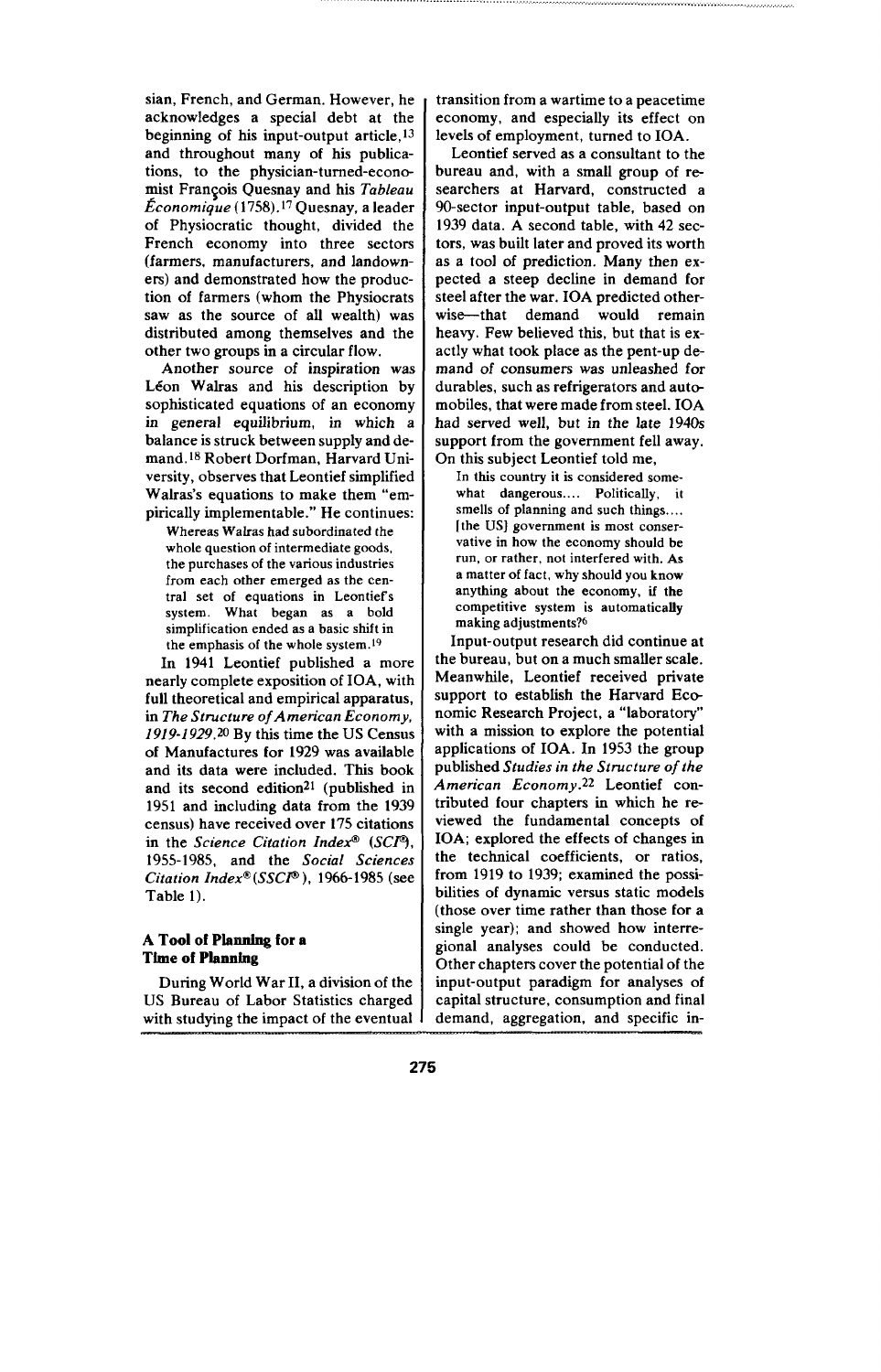- **Tabfe 1: Leontiefs works most cited in the SCI, 1955-1985, and in the SSCI, 1966-1985, arranged in descending order according to number of citations. A= total number of citations. B= bibliographic infor**mation. Those items accompanied by an asterisk were reprinted in one of the three volumes listed at the end of the table; the counts for asterisked items do not include citations to reprints of the articles. The **identifying numbers of 1983-1985 SC1/SSCI research fronts that include core works by Leontief are given in parentheses after the bibliographic reference.**
	- **A**
- **B**
- **176 Leontlef W.** *The strwcture of A men"con economy, 1919-1929.* **Cambridge, MA: Harvard** University Press, 1941. 181 p.; and *The structure of American economy, 1919-1935*<br>New York: Oxford University Press, 1951. 264 p.
- **151** Leontlef W. The future of the world economy. New York: Oxford University Press, 1977.<br>110 p. (83-0221; 84-8233; 85-6680)
- **116 Harvard Economfc Research Projeel. Studie\$** *in the structura of the Amen"can economy. New* **York: Oxford University Press, 1953.561 p.**
- **109 "Leontkat W. Theoretical assumptions and nonobserved facts.** *Amer.* **Econ.** *Rev.* **61:1-7, 1971. (83-4383)**
- **104 "Leontfef W. Environmental repercussions and the economic structure: an input-output approach.** *Rev. Econ. S(atist.* **52:262-71, 1970. (85-6680)**
- 89 **\*Leontief W.** Introduction to a theory of the internal structure of functions<br>relationships. *Econometrica* 15:361-73, 1947.
- 
- **72 \*Leontief W.** Factor proportions and the structure of American trade: further theoretical and **empirical analysis.** *Rev. Econ. Statist. 38:386-407,* **1956.**
- **61 'Leontfef W. Domestic production and foreign trade: the American capital position re-examined.** *Proc. Amer. Phil. Sot. 97:332-49, 1953.*
- **40 "Leomfef W & Stmut A. Multiregiorral input-output analysis, (Bama T, ed. ) Structuml** *interdependence and economic development. Proceedings of an International Conference on Irrput-Output Techrrique\$,* **September 1%1, Geneva, Switzerland. London: Macmiffan, 1963. p. 119-50.**
- **35 Leondef W. Quantitative input and output relations in the economic system of the United States. Rev. .Econ. Statist. 18:105-25, 1936.** ● **. . . . . . . . .**
- **158 Leontlaf W.** *Input-output economics. New York:* **Oxford University Press, 1966.257 p.**
	- **32 Leontfel W.** *Essays in economics. Vol. 1. Theories and theorizing.* **White Pfains, NY:** International Arts and Sciences Press, 1966. 252 p.<br>**Leontief W.** Essays in economics. Vol. 2. Theories, facts and policies. White Plains, NY
	- $23$ **Sharpe,** *1977. ~61* **p.**

dustries (cotton textiles, air transportation). The book has received over 115 citations in the  $SCI$ , 1955-1985, and the SSC1, 1966-1985 (see Table 1).

A few years earlier, Leontief published an article on the basics of IOA in *Scientific American.*<sup>23</sup> He has consistently published articles in this journal and in other publications designed for wider audiences than economists alone; he believes strongly in the importance of reaching out to other fields and bringing the results of his labors to the general public.

## Sharpening the **Tool**

Since the early 196Qs, Leontief has applied his analytical tool to specialized problems: the economic effects of disarmament and military spending, 24-27 the costs of pollution,  $28-30$  the depletion of nonfuel mineral resources,  $31,32$  the impact of automation on workers, 33-37 and projections of the world economy to the year 200Q.38 This last study was sup ported by the United Nations and was inspired by Leontiefs 1973 Nobel lecture, entitled "Structure of the world economy: outline of a simple input-output formulation. "39 The UN study, a massive undertaking, describes a number of possible scenarios for the future economic state of the world. In particular, *The Future of the World Economy38* shows how and in what measure aid to develop ing countries might be most efficiently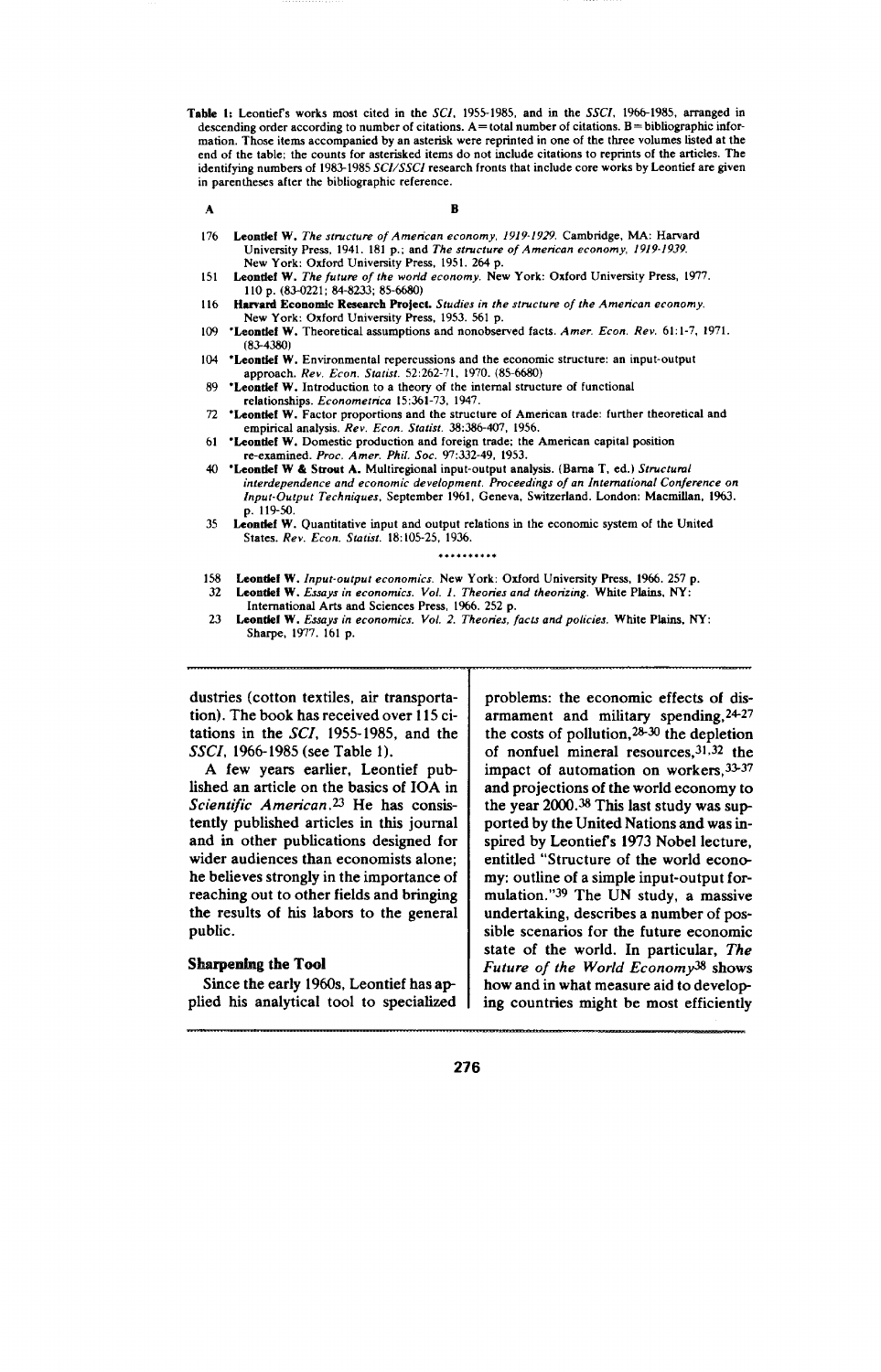distributed. This book has received over 150 citations in the SC1, 1955-1985, and the XXX, 1966-1985. It is characteristic of Leontief's interests and intellect that, in refining and elaborating IOA, he concurrently sought to analyze and solve practical problems.

A recent book by Ronald E. Miller and Peter D. Blair, University of Pennsylvania, Philadelphia, entitled *Input-Output Analysis: Foundations and Ex*tensions, is an up-to-date review of the current uses and applications of "Leontief matrixes," as they are often called. $40$ 

Leontief has written few books. "Rarely have I written a book to write a book," he told me. "Usually, I work on a problem, write an article, and when I have enough articles, I publish a book."b *Input-Output Economics,* published in 1966,41 is one such book. It gathers together Leontiefs most important articles on IOA; this year a greatly enlarged second edition appeared.<sup>42</sup> Other volumes of collected papers include *Essays in Economics, Vohzme 1* and *Volume* **2.43,44 These two Volutnes include ar**ticles on many topics, including the use of mathematics in economics, matters of political economics, and criticisms of Keynesian theory.

#### **The Trouble with Ecossomics**

At the beginning of this essay, I underscored Leontief's commitment to empirical evidence, that is, to facts; he is, however, a master at formulating theories and, indeed, throughout his career has taught theoretical economics more often than input-output techniques. He seems to emphasize data more than theory only because his union of the two stands out so sharply against the work of many of his colleagues, who, he says, fill

page after page of professional eco**nomics journals.. with mathematical formulas leading the reader from sets of more or less plausible but entirely arbitrary assumptions to precisely stated but irrelevant theoretical conclusions .45**

He described some of his colleagues to me as behaving "like an airplane that took off, is circling, and never lands."6

**As** early as 1937, he questioned the assumptions of Keynes's The General The*ory of Employment, Interest and Mon***ey .46-48**

I **already saw what was happening there. Keynes was demonstrating how one can first provide the formula and then let someone else make it true. Of course, you can do it. Why not, logically? But theorizing without facts in an empirical science is very danger-OUS.6**

**In his presidential address to the 83rd meeting of the American Economic Association in 1970, published a year** later in the *American Economic Review,@* Leontief systematically criticized the profession's research strategies and results. The address, "Theoretical assumptions and nonobserved facts, " ranks high on Leontiefs list of mostcited works, having received over 100 citations in the  $SCI$  and  $SSCI$  (see Table 1). A "journal study" by Leontief, in which he analyzed the type of methodology used for articles published in the *American Economic Review,* appeared in 1982 in *Science* **.45** He found that over half of the articles published by the journal fall into the category of "mathematical models without any data." The nature of Leontiefs entire "output" underscores his firm and long-held opposition to "implicit theorizing," and, as he told me, his commitment "to finding out how the world works."b

#### **Recent Years**

Although now entering his ninth decade, Leontief seems to have slackened his pace very little in the search for how the world works. In 1975, after 44 years of teaching at Harvard University, he departed for New York University, where he assumed the post of professor of economics and, two years later, director of the Institute for Economic Analysis. During his years at Harvard, Leon-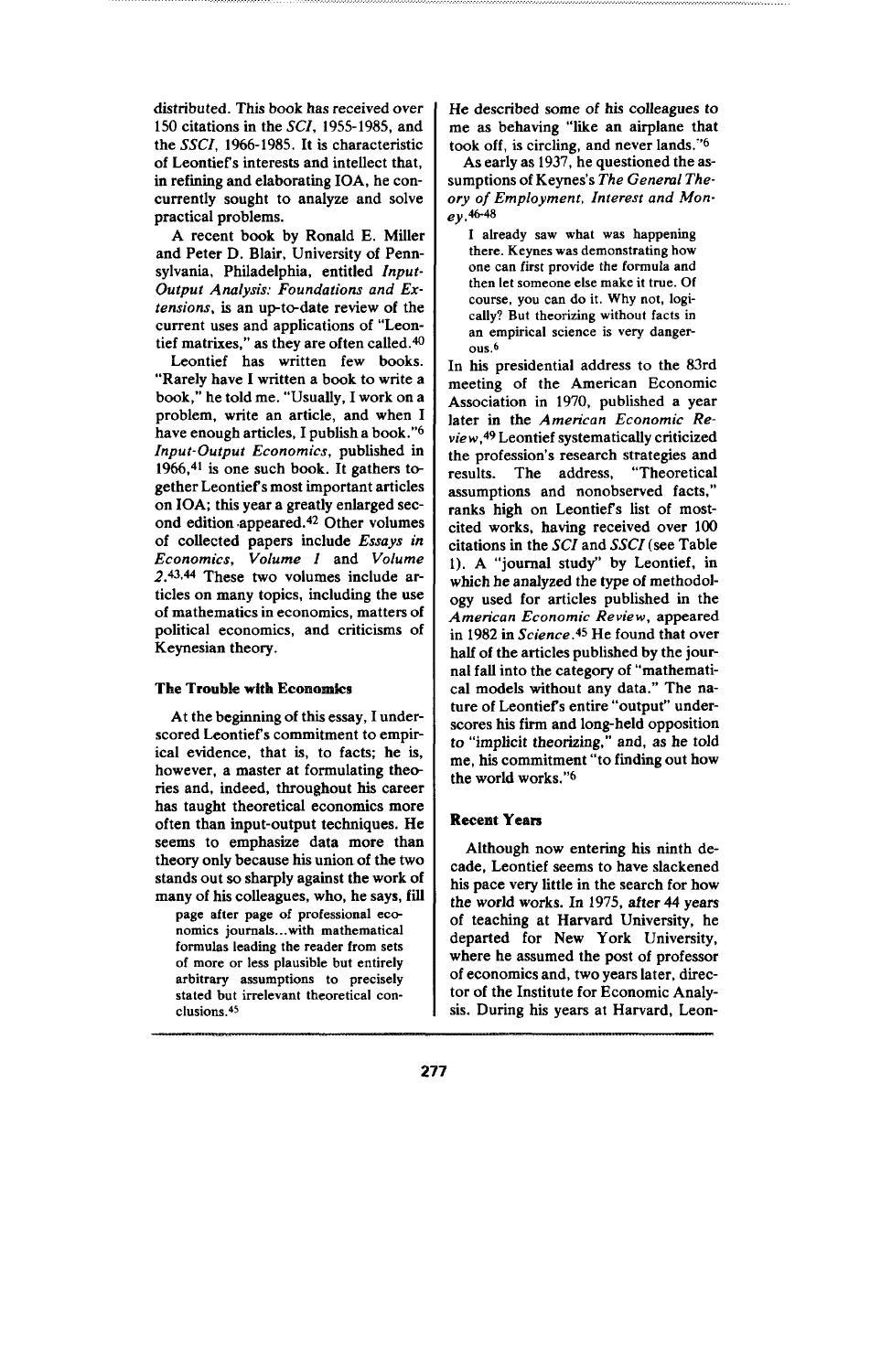tief taught many of the best of today's economists, including Paul Samuelson, Robert Solow, and James Duesenberry. He called for, as he still calls for, better and more systematic collection of economic data in the US. At the institute Leontief completed The *Future of the World Economy* (1977),<sup>38</sup> and, with Faye Duchin, the institute's recently ap pointed director, Military Spending: *Facts and Figures, Worldwide Implications, and Future Outlook* (1983).<sup>50</sup> Last year he published, again with Duchin, *The Future Impact of Automation on* Workers.<sup>51</sup> This work predicts a dramat**ic shift in the composition of the labor force, with fewer clerical workers and middle managers, but with increased numbers employed in producing the new technologies.** Even under their most aggressive scenario for the integration of technology into the workplace, Leontief and Duchin befieve that jobs lost in clerical and management areas will be offset by demand for workers in the manufacture of the new technologies. However, they conclude that technological unemployment remains a possibility in the long term.

Currently Leontief is working with the Italian government to redesign the country's entire transportation system (sea, air, road, and rail) through IOA. Most recently, he returned from Sapporo, Japan, where he attended the Eighth International Conference on Input-Output Techniques. The first such conference was held in The Netherlands in 1952.

After lunch we walked through the square to Leontiefs office, where he showed me a new French-language publication, "very elegantly done,"<sup>6</sup> that reprints several of his important articles and includes a series of interviews he gave the editors; an article by Anne P. Carter and Peter A. Petri, Brandeis University, Waltham, Massachusetts, assessing his contribution to economics; and an excellent bibliography of his works.<sup>7</sup>

This is a special year for Professor Leontief. As noted, it is the golden anniversary of the invention of IOA. I understand that, later in the year, special sessions on IOA—honoring its inventor—will be held at the annual meetings of the Regional Science Association and the American Economic Association. <sup>52, 53</sup>

# **Citation Data**

When I told Leontief that we were analyzing the more than 1,500 citations to his publications in our database, he said, "Look here: my example [in terms of publications and influence] is very untypical. Most of my connections are in other fields."G

A survey of 1985 citations to works by Leontief reveals an approximately 40/60-percent split between those coming from economics journals and those from other social-sciences journals, respectively. This seems to confirm Leontief's view of his own influence outside economics but also indicates no lack of interest in his work by fellow economists. In fact, two works by Leontief *(The Future of the World Economy~* and "Environmental repercussions and the economic structure: an input-output approach" $^{28}$ ) are core to the 1985 research front "Input-output models for regional and energy analyses" (#85-6680). The other two core publications making up this cluster are *Input-Output and Regional Economics*,<sup>54</sup> by Harry W. Richardson, State University of New York, Albany, and "US energy policy and economic growth, 1975-2000,"SS by Edward A. Hudson, senior economist, Data Resources, Inc., Cambridge, Massachusetts, and Dale W. Jorgenson, professor of economics, Harvard University. This research front, with 30 citing documents, is connected to mainstream economics, as is evident in the multidimensional scaling map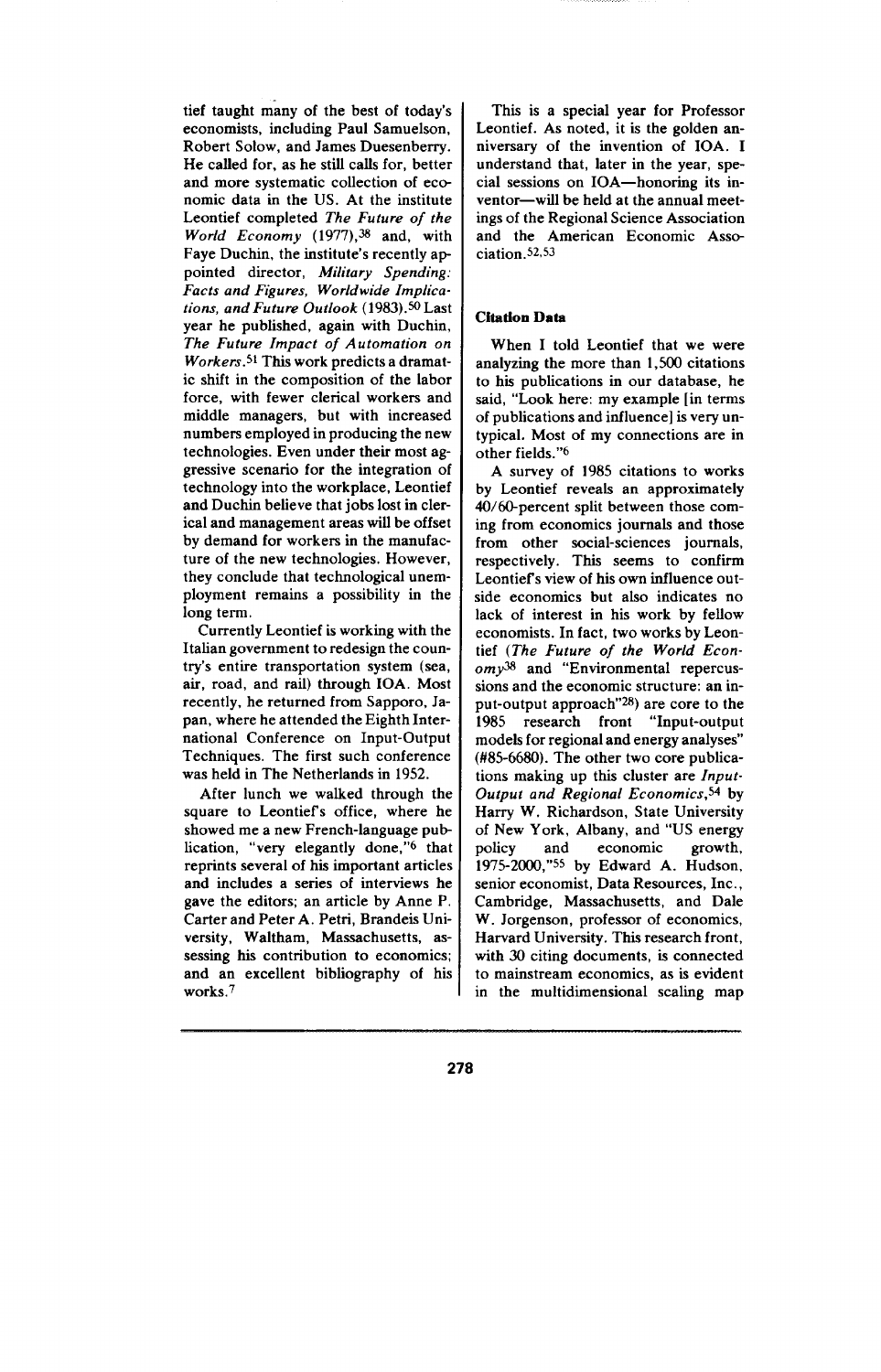**F@e 2: Multidirnensional-scafing map for C2-level research front #85-0294, "Supply and demand economic s," showing links between Cl-level research fronts. The number of core/citing items are given in parentheses folfowing the research-front titles on the map. The size of the box around the research front number indicates the relative size of the citing literature-**



"Supply and demand economics" in Figure 2.

In 1984 *The Future of the World Economy~a* and *The Future of Nonfuel Minemis in the US and Wor[d Econo* $mv^{32}$  made up the entire core of research **front #84-8233, "Projections of the distribution of nonfuel mineral re**sources in the world economy," which was created from nine citing 1984 articles. And in 1983 Leontief's address "Theoretical assumptions and nonobserved facts"<sup>49</sup> and *Analysis* and *Control* of *Dynamic Economic Systems*,<sup>56</sup> by Gregory C. Chow, professor of economics, Princeton University, New Jersey, formed the core of research front #83-4380, "Interactive macroeconomic models," created from 15 articles published in 1983. A second 1983 research front, "Analyses of the political and economic problems of developing countries"  $(H83-0221)$ , contains 32 core publications, including *The Future of the Worid Economy,3a* and 224 citing 1983 articles. It is plain that this UN study, Leontiefs second most-cited publication, has been consistently important in research articles published over the past three years.

Finally, I should emphasize that our list of Leontiefs most-cited publications in Table 1 is to be read with two important cautions in mind. First, the  $SSCI$ file, which contains the lion's share of citations to works by Leontief, does not begin until 1966, relatively late in Leon**tief's** career; we do not yet have a record of most citations to his works for the 40 years before this date. And, second, many of his articles that have been reprinted in monographic form are not ex-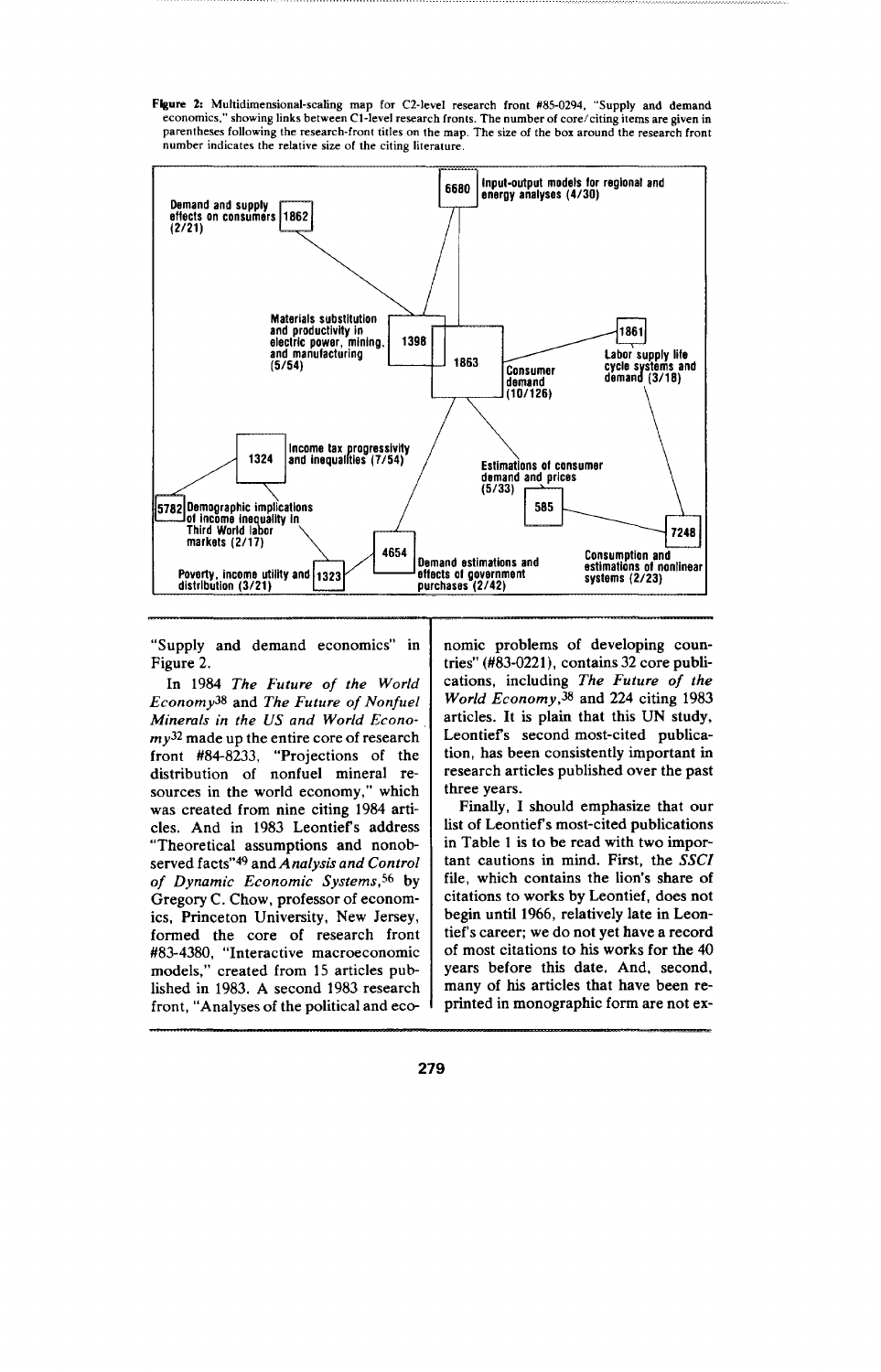plicitly identified in our count, We did not tackle the daunting task of determining the specific article involved when a volume of collected works was cited. An asterisk in Table 1 marks those among Leontief's most-cited articles that have been reprinted in monographs; there are more citations to these articles than the table indicates. Citations to *Input-Output Economics4~* and *Essays in Econom -*

*ics, Volume 1* and *Volume 2,* 43, 44 are listed at the end of the table.

\*\*\*\*\*

*My thanks to C.J. Fiscus, David A. Pendlebury, and Amy Stone for their help in the prepamtion of this essay.*

*C* 1986 ISI

#### **REFERENCES**

- **1. Doyfe A C. A scandal in Bohemia.** *The adventures of Sherlock Holmes New* **York: Penguin, 1981. p. 12.**
- **2. Machfup F.** *The production and dis(n"bution of knowledge in the f.lnitcd States.* **Prince!on, NJ: Princeton University Press, 1962.416 p.**
- **3. Price D D. The analysis of square matrices of scientometric transactions.** *.\$cicntornetrics* **3:55-63, 1981.**
- **4. Slater P B.** Hierarchical clustering of mathematical journals based upon citation matrices *Scientometrics 5:55-8, 1983. -*
- **5. Lyon W S. Scientometrics with some emphasis on communication at scientific meetings and through the "invisible college."** *J. Chem. Inform. Compur. Sci. 26(2):47-52, 1986.*
- **6. Leontfef W. Personal communication. 7 May 1986.**
- 7. Rosler B, ed. *Wassily Leontief: textes et itinéraire* (*Wassily Leontief: life and works*)<br>Paris: Éditions la Découverte, 1986. 189 p.
- **8. L-eontfaf W. Die Bifanz der russischen Volkswirtachaft: eine methcdologische Untersuchung (The balance of the economy of Russia: a methodological investigation).** *Welt wirtschaft[. Arch, 22:338-44, 1925.*
- **9,** *--------------- Die Wirtschaft ah Kreislauf (The economy as a circular flo w).*
- PhD dissertation, University of Berlin, 1928.<br>10. **Sfik L.** Wassily Leontief. *The economists*. New York: Basic, 1976. p. 151-87
- **11. Leontfaf W. Die Wirtschaft als Kreislauf (The economy as a circular flow).**
- *Arch. Sozialwtis. Soziolpolit. &1577-623, 1928.*
- **12,** *---------------* **Ein Vemuch zur statistischen Analyse von Angebot und Nachfrage (An investigation on the statistical analysis of supply and demand).**
	- *Weltwirtschaftl. A rch.—Chron. Arch. 30:1-53, 1929.*
- **13,** *---------------* **Quantitative input and output relations in the economic system of the United States.** *Rev. Econ. Stati\$t, 18:105-25, 1936.*
- **14,** *--------------* **Input-output analysis. (Sills D L, ed. )** *International encyclopedia of the social sciences. New* **York: Free Preaa, 1968. Vol.** *7.* **p, 345-54.**
- **15. Carter A P.** *Stmctuml change in the American economy.*
- **Cambridge, MA: Harvard University Press, 1970.292 p.**
- **16. Leontief W.** *The next step in expanding the input-output data base.* Unpublished speech presented **to the US Census Bureau Conference, 21 March 1986. Washington, DC. 10 p.**
- **17. Quesnay F. Quesrmyk** *tableau fconomique.* **(Kuczynski M & Meek R L, eds.)**
- **London: Macmiffan, (1758) 1972.**
- **18, Wdras L. Elements** *of pure* **economics. Homewood, IL: Irwin, ( 1874) 1954.**
- **19. Dorfnmn R, Was.sify Leontiefs contribution to economics.** *Swed. J. Econ. 75:430-49, 1973.*
- **20. Leontfef W.** *The structura of American economy, 1919-1929.*
- **Cambridge, MA: Harvard University Press, 1941.181 p.**
- **21. ---------------** *The structure of American economy, 1919- 19.?9.*
- *New York:* **Oxford University Press, 1951. 2&f p.**
- **22. Harvard Ecmmmfc Research PmJect.** *Studies* **in** *the structure of the A men'can economy. New York:* **Oxford University Preaa, 1953.561 p.**
- 
- **23. Leontfaf W. Input-output economics.** *Sci. Amer.* **185(4):15-21, 1951.**
- **24. Leontfaf W & Hoffenberg M. The economic effects of dkarnmment.** *Sci. Amer. 204(4):47-55, 1%1.*
- **25. Leont\$ef W. Disarmament, foreign aid and economic growth.** *J. Peace Res. 1:155-67,* **1964, 26. Leontfef W, Morgan A, Polemske K, Sfmpaon D & Tnwer E. The economic impact-industrial and**
- **regions!-of an arms cut,** *Rev.* **Econ. Statist. 47:217-41, 1965.**